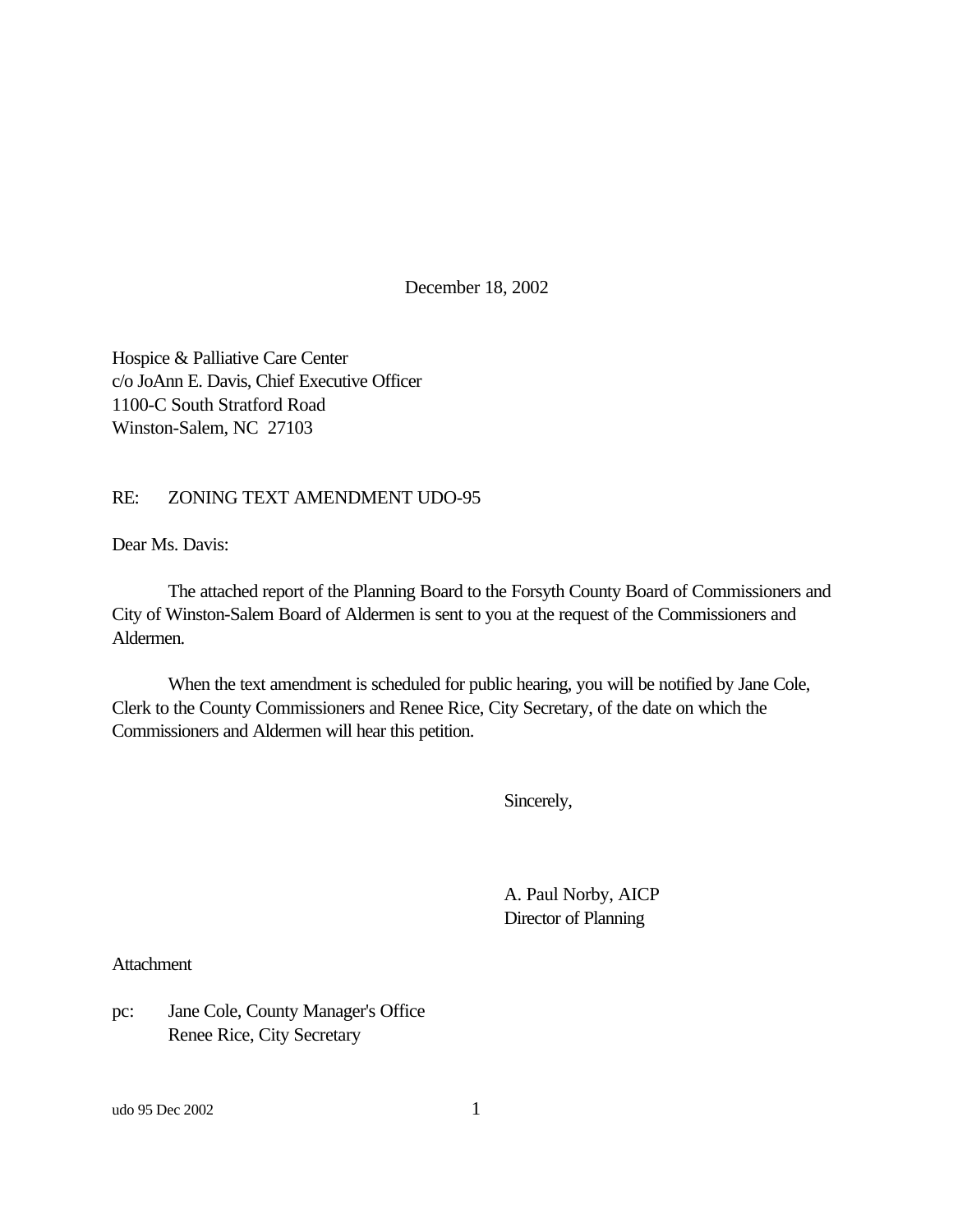| <b>FORSYTH COUNTY</b><br><b>BOARD OF COMMISSIONERS</b>     |                                                                                                                                                                 |  |
|------------------------------------------------------------|-----------------------------------------------------------------------------------------------------------------------------------------------------------------|--|
|                                                            |                                                                                                                                                                 |  |
| <b>SUBJECT:-</b>                                           |                                                                                                                                                                 |  |
| Winston-Salem/Forsyth County, Inc.                         | Request for Public Hearing on UDO Text Amendment proposed by Hospice of                                                                                         |  |
| <b>COUNTY MANAGER'S RECOMMENDATION OR COMMENTS:-</b>       |                                                                                                                                                                 |  |
| <b>SUMMARY OF INFORMATION:-</b>                            |                                                                                                                                                                 |  |
| GO, and MU-S Zoning Districts (UDO-95).                    | UDO Text Amendment proposed by Hospice of Winston-Salem/Forsyth County,<br>Inc. to create a use "Hospice and Palliative Care" for application in the IP, C, LO, |  |
| petition.                                                  | After consideration, the Planning Board recommended approval of the rezoning                                                                                    |  |
| <b>ATTACHMENTS:</b> $\underline{X}$ YES $\underline{N}$ NO |                                                                                                                                                                 |  |
| SIGNATURE.                                                 |                                                                                                                                                                 |  |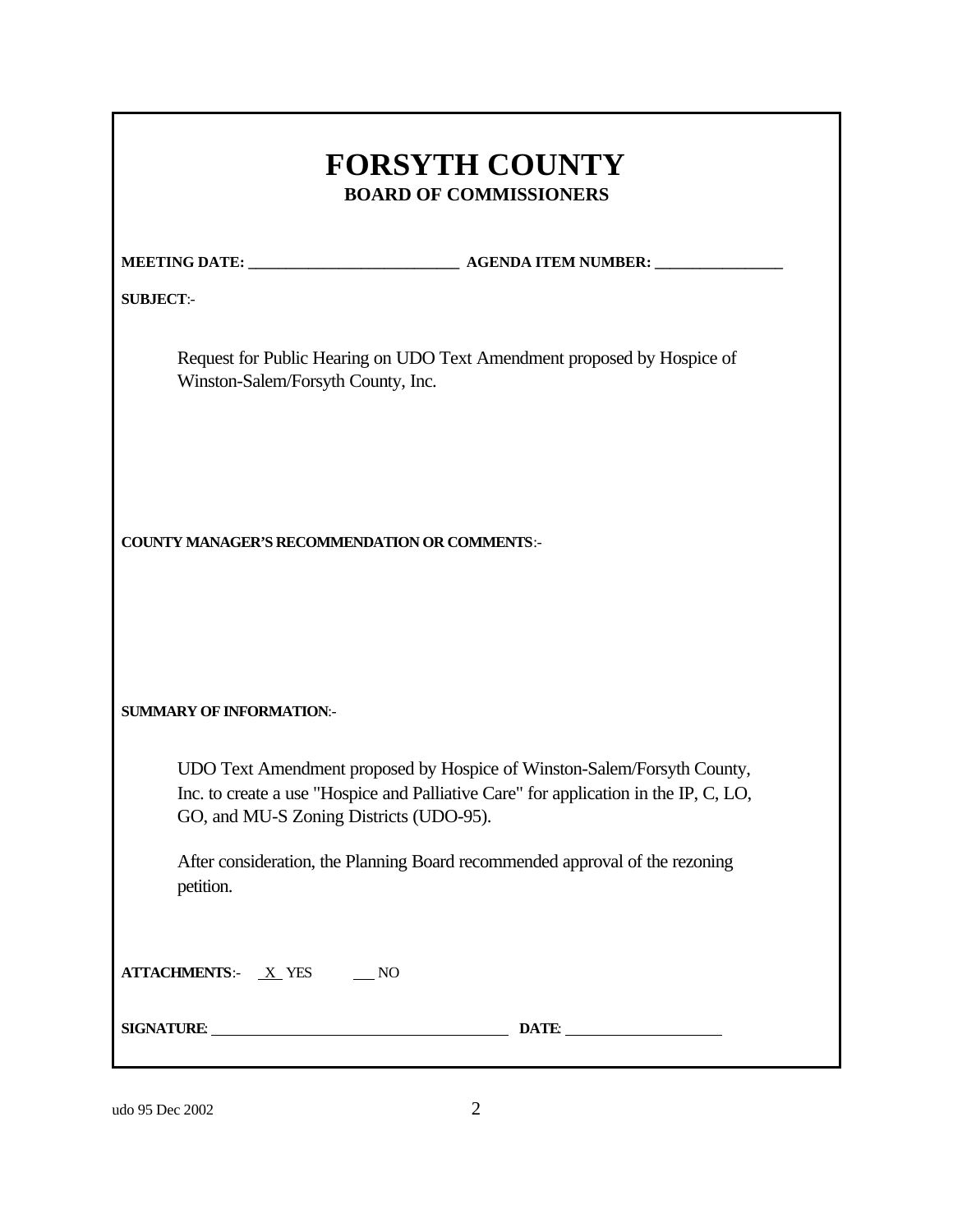### **ACTION REQUEST FORM**

**DATE**: December 18, 2002 **TO**: The Honorable Mayor and Board of Aldermen **FROM**: A. Paul Norby, AICP, Director of Planning

### **BOARD ACTION REQUEST**:

Request for Public Hearing on zoning text amendment of Hospice of Winston-Salem/Forsyth County, Inc.

## **SUMMARY OF INFORMATION**:

UDO Text Amendment proposed by Hospice of Winston-Salem/Forsyth County, Inc. to create a use "Hospice and Palliative Care" for application in the IP, C, LO, GO, and MU-S Zoning Districts (UDO-95).

## **PLANNING BOARD ACTION**:

| <b>MOTION ON PETITION: APPROVAL</b> |                     |
|-------------------------------------|---------------------|
| FOR:                                | <b>UNANIMOUS</b>    |
| <b>AGAINST:</b>                     | <b>NONE</b>         |
| <b>SITE PLAN ACTION:</b>            | <b>NOT REQUIRED</b> |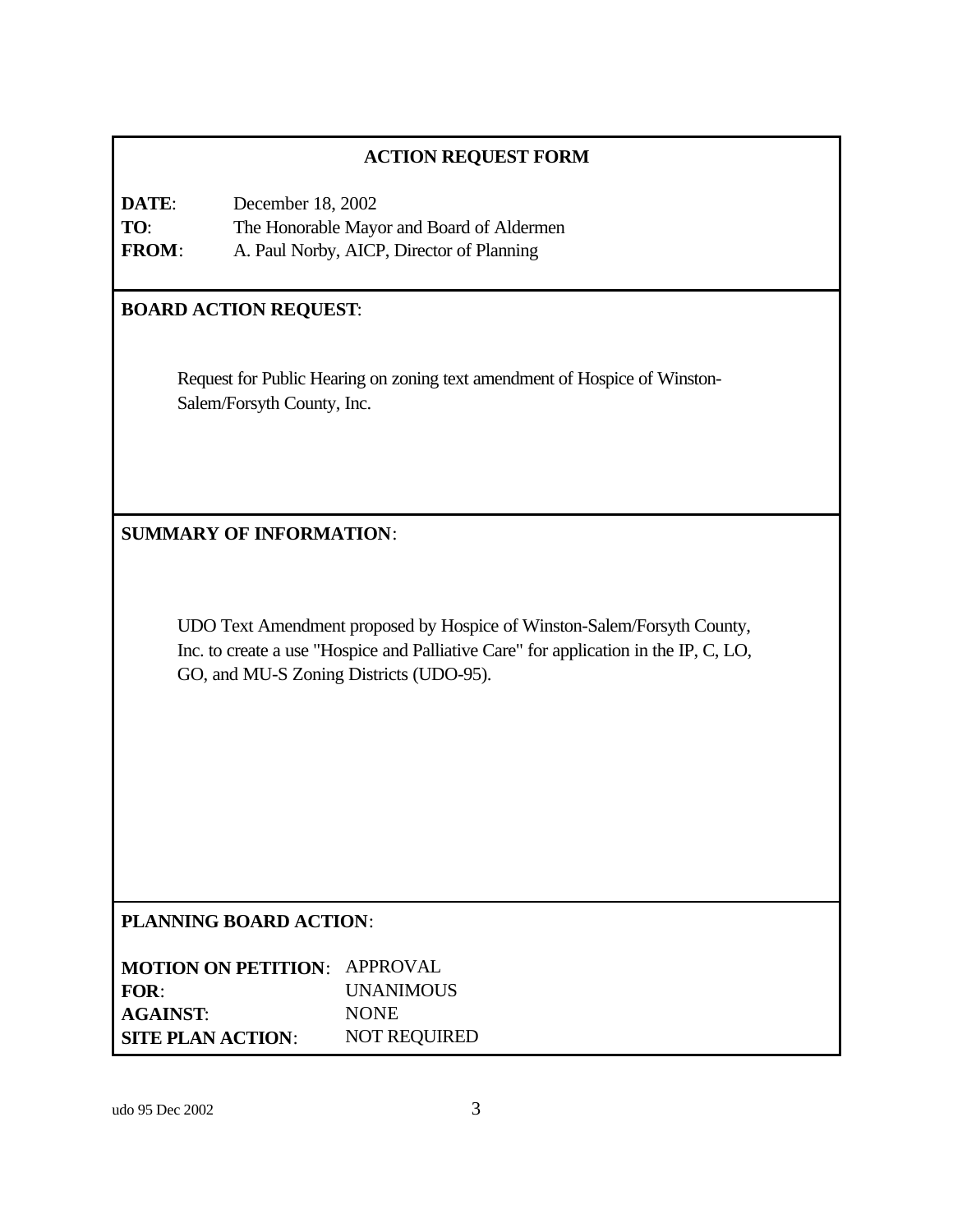#### **STAFF REPORT**

**DOCKET #**: UDO-95 **STAFF**: Suzy Gallaway

#### **REQUEST**

Text amendment proposed by Hospice of Winston-Salem/Forsyth County, Inc. to create a new use classification of "Hospice and Palliative Care" for application in the IP zoning district. Planning staff recommends that the new use also be applicable in the C, LO, GO and MU-S districts. This would amend Chapter A, Article II - Definitions, and Chapter B, Article II, Table 2.6 Permitted Uses and Table 3.8 Off Street Parking of the *Unified Development Ordinances* (UDO).

#### **BACKGROUND**

This proposed text amendment was submitted by Hospice of Winston-Salem/Forsyth County, Inc. to create a new UDO use classification of "Hospice and Palliative Care" for application in the IP zoning district. Currently the residential care aspect of the Hospice facility operates under the provisions of RM-12-S zoning which permits the use "Nursing Care Institution." While this classification accommodates the treatment of patients in a residential setting, it does not allow for the consolidation of other complementary functions such as family counseling, outpatient treatment, and administrative offices. Staff understands from our discussions with Hospice representatives that these ancillary activities are integral to the overall Hospice operation whose mission is to serve the needs of persons with life limiting illnesses and their families.

#### **ANALYSIS**

The current Winston-Salem Hospice treatment facility is located within a RM-12-S zoning district which is approved for a Nursing Care Institution as defined in the UDO as follows:

"A home for persons aged, ill or handicapped in which two (2) or more persons not in the immediate family of the owner or manager of said home are provided with food, shelter, and nursing care. The term *nursing care institution* includes convalescent home, home for the aging, sanitarium, home for the blind, rest home, or any similar establishment."

While the UDO definition "Nursing Care Institution" supports extended, inpatient treatment of individuals by skilled nursing professionals, it does not address the complementary needs for outpatient care, family counseling, and administrative office functions. Since no single zoning classification, other than the more intensive office and retail commercial districts supports all of the Hospice and palliative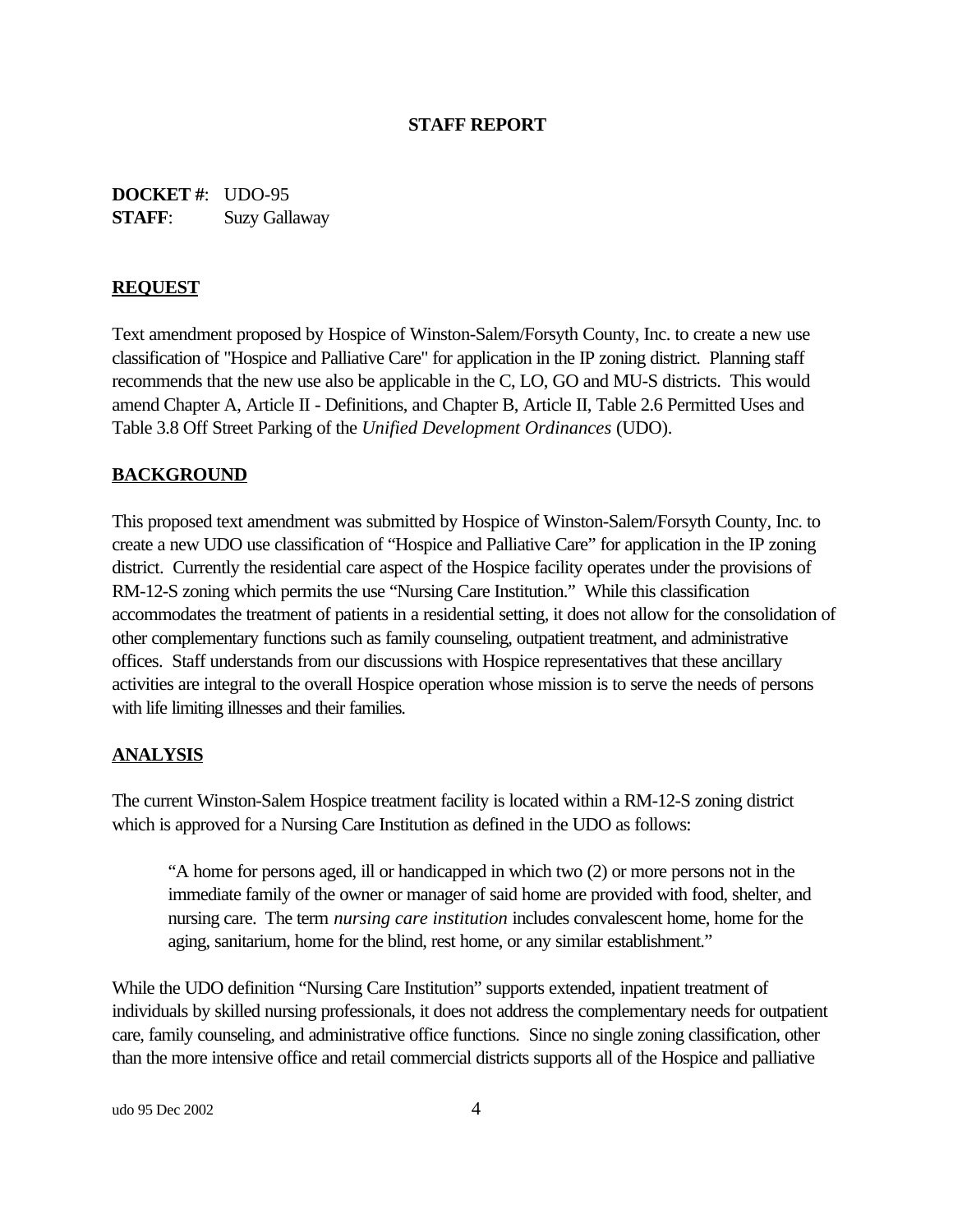care functions, Hospice proposes the following "Hospice and Palliative Care" use as an available alternative in the IP district. The proposed definition is as follows:

"HOSPICE AND PALLIATIVE CARE. A facility which specializes in the extended inpatient care and treatment of individuals by skilled nursing professionals as defined by the North American Industry Classification System codes 623110 (Nursing Care Facilities) and 62161 (Home Health Care Services). Ancillary services such as outpatient treatment, education, counseling, in-home nursing care programs, and administrative office functions may also be conducted on the same zoning lot."

According to the UDO purpose statement for the Institutional Public zoning district, "The IP District is intended to accommodate public and institutional uses which have a limited land use impact or traffic generation potential upon surrounding uses." Based on Planning staff's understanding of the overall Hospice operation and its limited impacts, staff believes that such a facility could be appropriately supported under this description. Additionally, staff recommends that the proposed new use also be available as use by right in the Campus (C), Limited Office (LO), General Office (GO), and Mixed Use - Special Use Only (MU-S) Districts.

### **RECOMMENDATION**

### Staff recommends **APPROVAL**.

Suzy Gallaway presented the staff report.

### **PUBLIC HEARING**

FOR: None

AGAINST: None

#### **WORK SESSION**

MOTION: John Bost moved approval of the zoning text amendment. SECOND: Philip Doyle VOTE: FOR: Avant, Bost, Clark, Doyle, Folan, Glenn, King, Powell AGAINST: None EXCUSED: None

A. Paul Norby, AICP Director of Planning

\_\_\_\_\_\_\_\_\_\_\_\_\_\_\_\_\_\_\_\_\_\_\_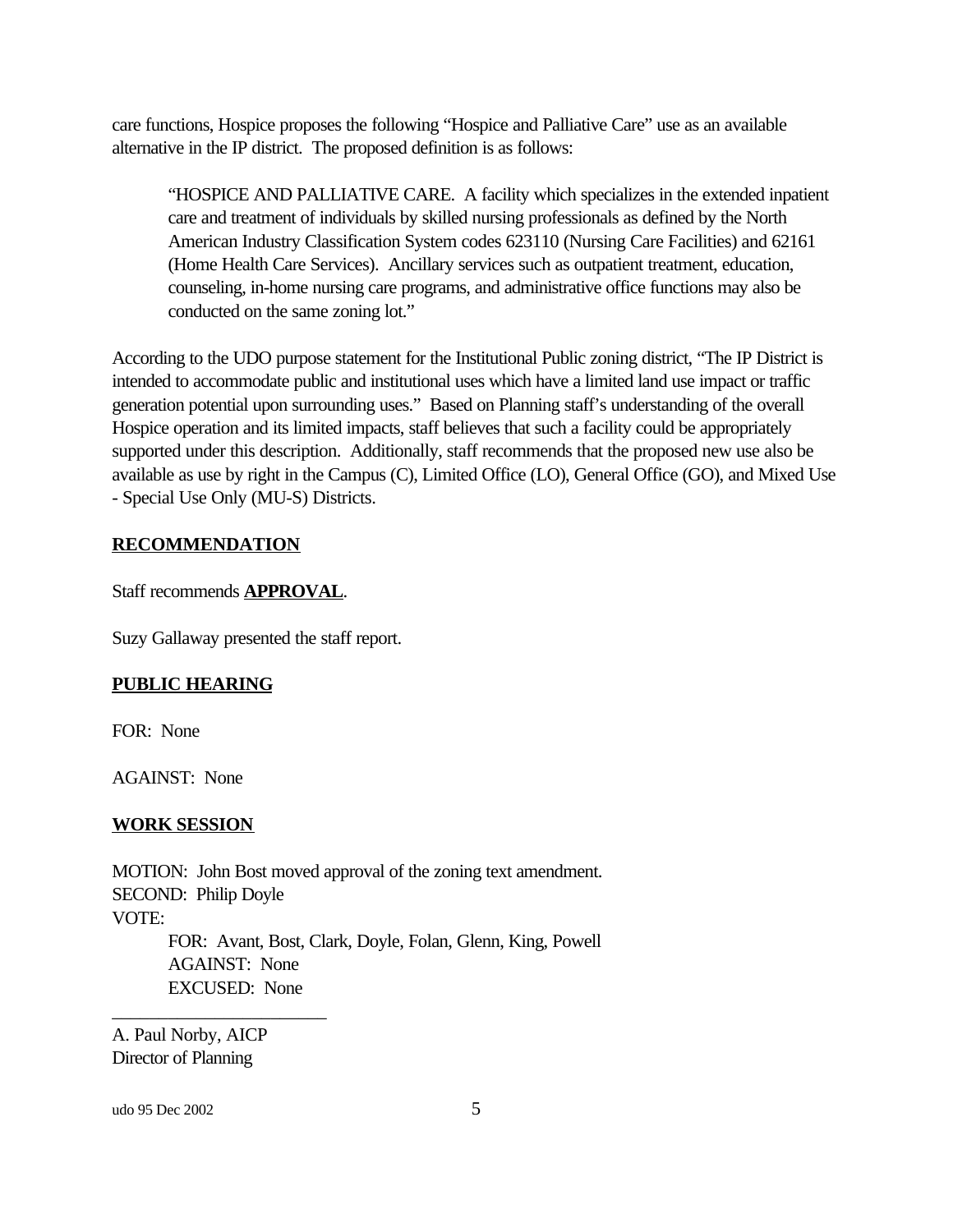Be it resolved, by the Board of Commissioners of Forsyth County, North Carolina, that the *Unified Development Ordinances* (UDO) is hereby amended as follows:

Section 1. Chapter A-Definitions Ordinance, Article II- Definitions is hereby amended by adding alphabetically to the list of definitions the following new definition:

> "HOSPICE AND PALLIATIVE CARE. A facility which specializes in the extended inpatient care and treatment of individuals by skilled nursing professionals as defined by the North American Industry Classification System codes 623110 (Nursing Care Facilities) and 62161 (Home Health Care Services). Ancillary services such as outpatient treatment, education, counseling, in-home nursing care programs, and administrative office functions may also be conducted on the same zoning lot."

- Section 2. Table 2.6 "PERMITTED USES", Chapter B, Article II, "Zoning Districts, Official Zoning Maps, and Uses" is further amended by adding a new use classification of "Hospice and Palliative Care" under the column USE TYPE and alphabetically listed under the subheading INSTITUTIONAL AND PUBLIC USES.
- Section 3. Table 2.6 "PERMITTED USES", Chapter B, Article II, "Zoning Districts, Official Zoning Maps, and Uses" is hereby amended by adding a  $Z$ " under the IP, C, LO, GO, and MU-S columns for the following new use classification: "Hospice and Palliative Care."
- Section 4. Table3.8 "OFF-STREET PARKING REQUIREMENTS" Chapter B, Article III, "Other Development Standards" is hereby amended by adding a new principal use of "Hospice and Palliative Care" under the column PRINCIPAL USES and alphabetically listed under the subheading INSTITUTIONAL AND PUBLIC USES. Additionally, under the column MINIMUM REQUIREMENTS and adjacent to the new row "Hospice and Palliative Care" "<sup>1</sup> space per 500 SF GFA<sup>\*</sup>" shall be added.

Section 5. This ordinance shall be effective upon adoption.

NOTE: Items to be deleted are indicated with a strikeout; items to be added are indicated with an underscore.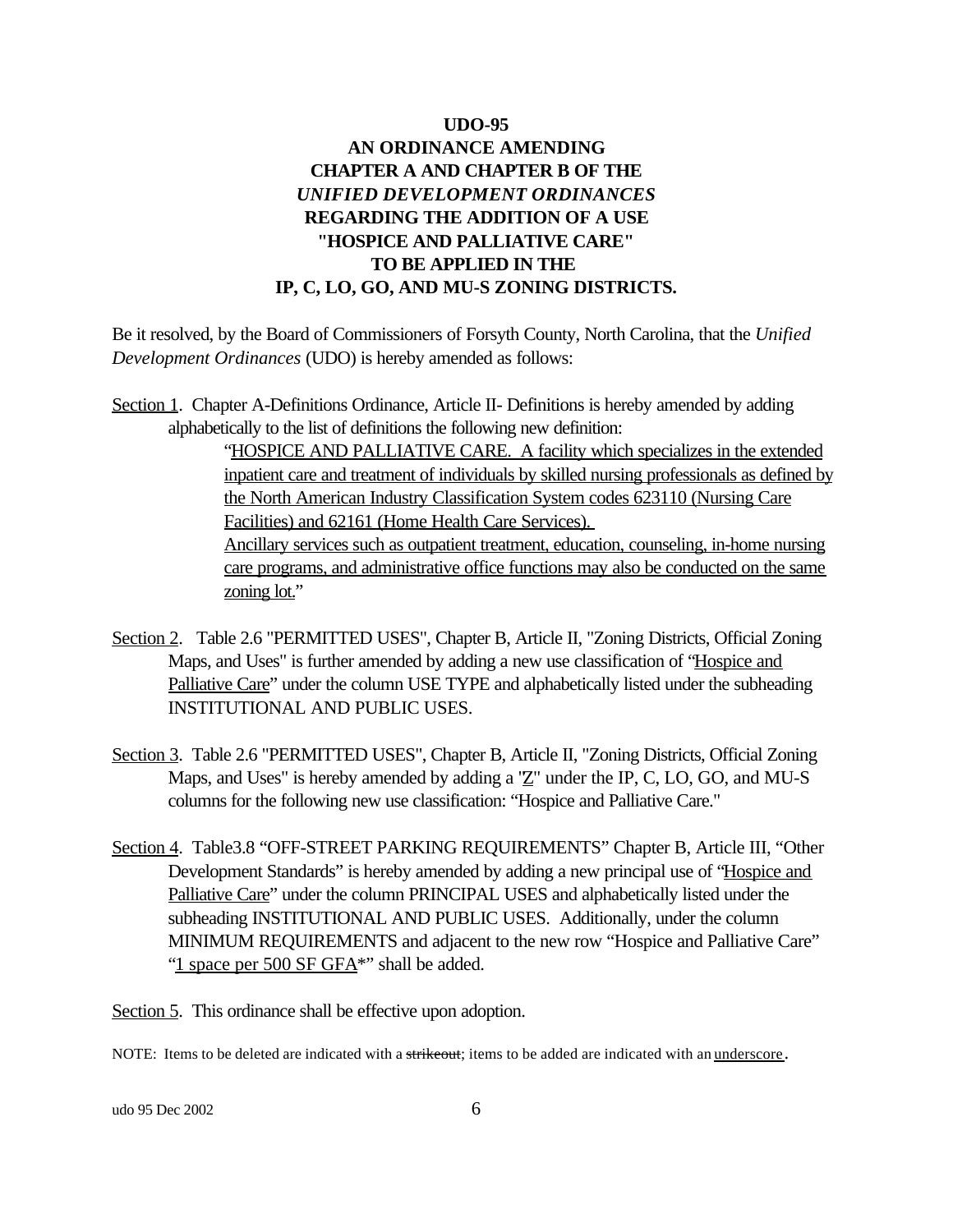Be it resolved, by the Board of Aldermen of the City of Winston-Salem, North Carolina, that the *Unified Development Ordinances* (UDO) is hereby amended as follows:

Section 1. Chapter A-Definitions Ordinance, Article II- Definitions is hereby amended by adding alphabetically to the list of definitions the following new definition:

> "HOSPICE AND PALLIATIVE CARE. A facility which specializes in the extended inpatient care and treatment of individuals by skilled nursing professionals as defined by the North American Industry Classification System codes 623110 (Nursing Care Facilities) and 62161 (Home Health Care Services). Ancillary services such as outpatient treatment, education, counseling, in-home nursing care programs, and administrative office functions may also be conducted on the same

- zoning lot."
- Section 2. Table 2.6 "PERMITTED USES", Chapter B, Article II, "Zoning Districts, Official Zoning Maps, and Uses" is further amended by adding a new use classification of "Hospice and Palliative Care" under the column USE TYPE and alphabetically listed under the subheading INSTITUTIONAL AND PUBLIC USES.
- Section 3. Table 2.6 "PERMITTED USES", Chapter B, Article II, "Zoning Districts, Official Zoning Maps, and Uses" is hereby amended by adding a  $Z$ " under the IP, C, LO, GO, and MU-S columns for the following new use classification: "Hospice and Palliative Care."
- Section 4. Table3.8 "OFF-STREET PARKING REQUIREMENTS" Chapter B, Article III, "Other Development Standards" is hereby amended by adding a new principal use of "Hospice and Palliative Care" under the column PRINCIPAL USES and alphabetically listed under the subheading INSTITUTIONAL AND PUBLIC USES. Additionally, under the column MINIMUM REQUIREMENTS and adjacent to the new row "Hospice and Palliative Care" "<sup>1</sup> space per 500 SF GFA<sup>\*</sup>" shall be added.

Section 5. This ordinance shall be effective upon adoption.

NOTE: Items to be deleted are indicated with a strikeout; items to be added are indicated with an underscore.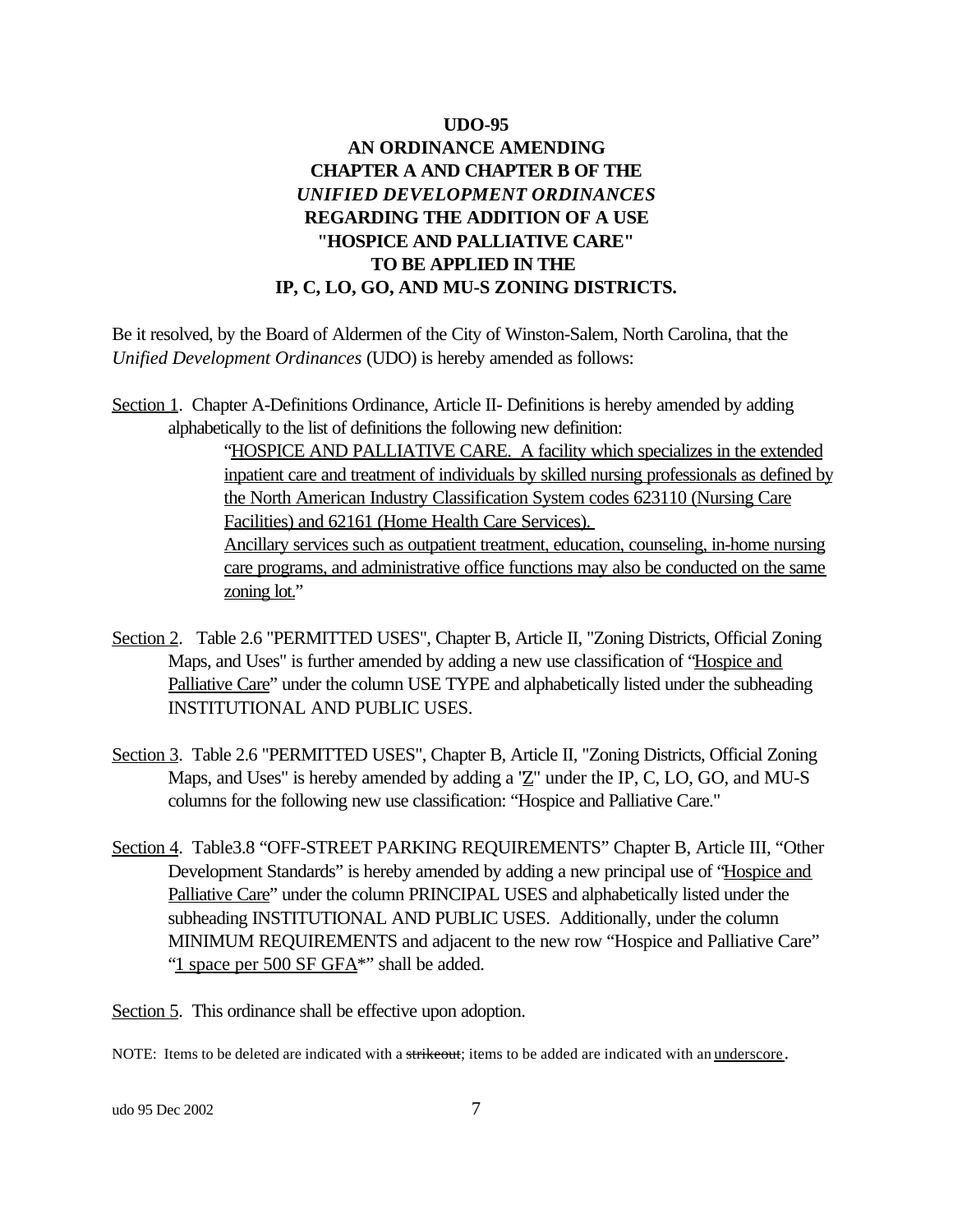Be it resolved, by the Board of Aldermen of the Town of Kernersville, North Carolina, that the *Unified Development Ordinances* (UDO) is hereby amended as follows:

Section 1. Chapter A-Definitions Ordinance, Article II- Definitions is hereby amended by adding alphabetically to the list of definitions the following new definition:

> "HOSPICE AND PALLIATIVE CARE. A facility which specializes in the extended inpatient care and treatment of individuals by skilled nursing professionals as defined by the North American Industry Classification System codes 623110 (Nursing Care Facilities) and 62161 (Home Health Care Services). Ancillary services such as outpatient treatment, education, counseling, in-home nursing care programs, and administrative office functions may also be conducted on the same zoning lot."

- Section 2. Table 2.6 "PERMITTED USES", Chapter B, Article II, "Zoning Districts, Official Zoning Maps, and Uses" is further amended by adding a new use classification of "Hospice and Palliative Care" under the column USE TYPE and alphabetically listed under the subheading INSTITUTIONAL AND PUBLIC USES.
- Section 3. Table 2.6 "PERMITTED USES", Chapter B, Article II, "Zoning Districts, Official Zoning Maps, and Uses" is hereby amended by adding a  $Z$ " under the IP, C, LO, GO, and MU-S columns for the following new use classification: "Hospice and Palliative Care."
- Section 4. Table3.8 "OFF-STREET PARKING REQUIREMENTS" Chapter B, Article III, "Other Development Standards" is hereby amended by adding a new principal use of "Hospice and Palliative Care" under the column PRINCIPAL USES and alphabetically listed under the subheading INSTITUTIONAL AND PUBLIC USES. Additionally, under the column MINIMUM REQUIREMENTS and adjacent to the new row "Hospice and Palliative Care" "<sup>1</sup> space per 500 SF GFA<sup>\*</sup>" shall be added.

Section 5. This ordinance shall be effective upon adoption.

NOTE: Items to be deleted are indicated with a strikeout; items to be added are indicated with an underscore.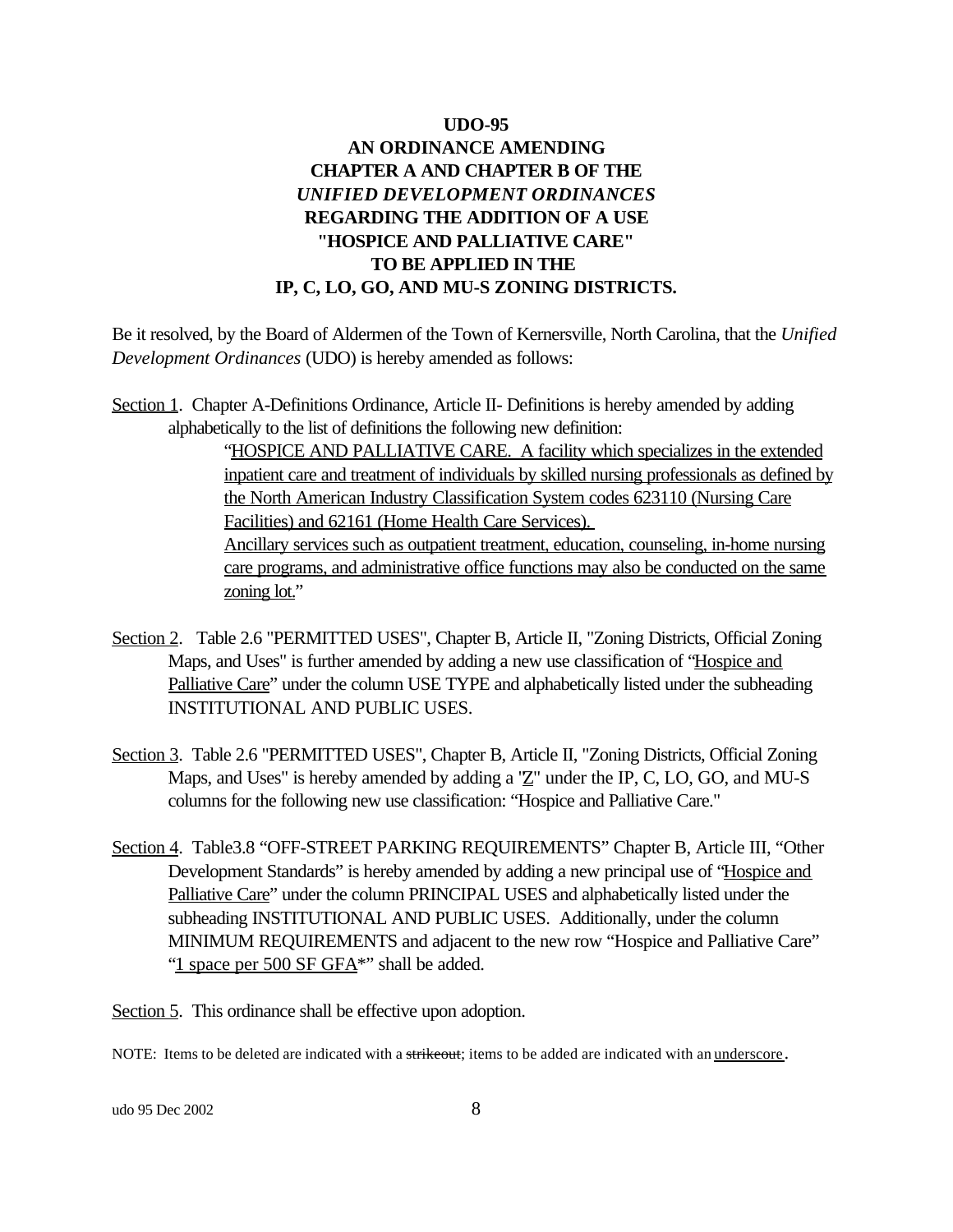Be it resolved, by the Village Council of the Village of Clemmons, North Carolina, that the *Unified Development Ordinances* (UDO) is hereby amended as follows:

Section 1. Chapter A-Definitions Ordinance, Article II- Definitions is hereby amended by adding alphabetically to the list of definitions the following new definition:

> "HOSPICE AND PALLIATIVE CARE. A facility which specializes in the extended inpatient care and treatment of individuals by skilled nursing professionals as defined by the North American Industry Classification System codes 623110 (Nursing Care Facilities) and 62161 (Home Health Care Services). Ancillary services such as outpatient treatment, education, counseling, in-home nursing care programs, and administrative office functions may also be conducted on the same zoning lot."

- Section 2. Table 2.6 "PERMITTED USES", Chapter B, Article II, "Zoning Districts, Official Zoning Maps, and Uses" is further amended by adding a new use classification of "Hospice and Palliative Care" under the column USE TYPE and alphabetically listed under the subheading INSTITUTIONAL AND PUBLIC USES.
- Section 3. Table 2.6 "PERMITTED USES", Chapter B, Article II, "Zoning Districts, Official Zoning Maps, and Uses" is hereby amended by adding a  $Z$ " under the IP, C, LO, GO, and MU-S columns for the following new use classification: "Hospice and Palliative Care."
- Section 4. Table3.8 "OFF-STREET PARKING REQUIREMENTS" Chapter B, Article III, "Other Development Standards" is hereby amended by adding a new principal use of "Hospice and Palliative Care" under the column PRINCIPAL USES and alphabetically listed under the subheading INSTITUTIONAL AND PUBLIC USES. Additionally, under the column MINIMUM REQUIREMENTS and adjacent to the new row "Hospice and Palliative Care" "<sup>1</sup> space per 500 SF GFA<sup>\*</sup>" shall be added.

Section 5. This ordinance shall be effective upon adoption.

NOTE: Items to be deleted are indicated with a strikeout; items to be added are indicated with an underscore.